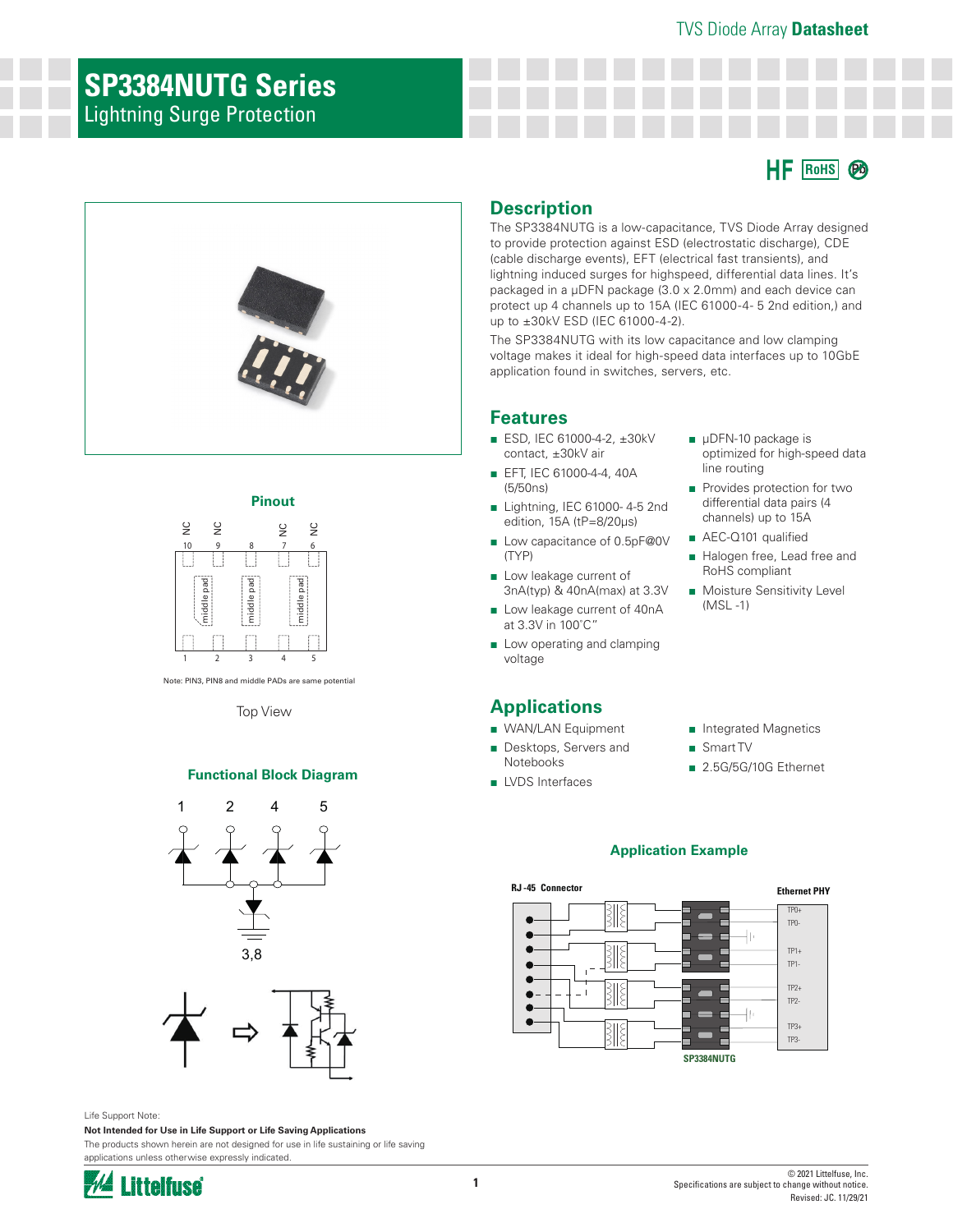#### **Absolute Maximum Ratings**

| Symbol      | <b>Parameter</b>              | Value          | <b>Units</b> |
|-------------|-------------------------------|----------------|--------------|
| "PP         | Peak Current $(t0=8/20\mu s)$ |                |              |
| $\cap P$    | Operating Temperature         | -40 to 125     |              |
| <b>STOR</b> | Storage Temperature           | $-55$ to $150$ | $\circ$<br>◡ |

CAUTION: Stresses above those listed in "Absolute Maximum Ratings" may cause permanent damage to the component. This is a stress only rating and operation of the component at these or any other conditions above those indicated in the operational sections of this specification is not implied.

#### **Electrical Characteristics (T<sub>op</sub>=25°C)**

| <b>Parameter</b>                     | Symbol                     | <b>Test Conditions</b>                           | <b>Min</b> | <b>Typ</b>     | <b>Max</b> | <b>Units</b> |
|--------------------------------------|----------------------------|--------------------------------------------------|------------|----------------|------------|--------------|
| Reverse Standoff Voltage             | $V_{RWM}$                  | $I_p = 1 \mu A$                                  |            |                | 3.3        | $\vee$       |
| Breakdown Voltage                    | $\mathsf{V}_{\mathsf{BR}}$ | $I_n = 1mA$                                      | 6.5        | 9              |            | $\vee$       |
| Reverse Leakage Current              | $I_{LEAK}$                 | $V_{p} = 3.3V$                                   |            | 3              | 20         | nA           |
|                                      |                            | $V_{\rm p}$ =3.3V at 100°C                       |            | 40             |            | nA           |
| <b>Holding Voltage</b>               | $V_{HOLD}$                 | $I/O$ to $I/O$                                   |            | 2.3            |            | $\vee$       |
| Clamp Voltage <sup>1</sup>           | $V_{c}$                    | $I_{\rm pp} = 1$ A, t <sub>p</sub> =8/20µs       |            | $\overline{4}$ | 5.5        | $\vee$       |
|                                      |                            | $I_{\text{pp}} = 15A, t_{\text{p}} = 8/20 \mu s$ |            | 12             | 15         | $\vee$       |
| Dynamic Resistance <sup>2</sup>      | $R_{DYN}$                  | TLP, $t_{n} = 100$ ns                            |            | 0.34           |            | $\Omega$     |
| ESD Withstand Voltage <sup>1,3</sup> | $V_{ESD}$                  | IEC 61000-4-2 (Contact Discharge)                | ±30        |                |            | kV           |
|                                      |                            | IEC 61000-4-2 (Air Discharge)                    | ±30        |                |            | kV           |
| Diode Capacitance <sup>1</sup>       | $C_{VO-VO}$                | Reverse Bias=0V, f=1MHz                          |            | 0.5            | 0.7        | pF           |

#### **Notes:**

1. Parameter is guaranteed by design and/or component characterization.

2. Transmission Line Pulse (TLP) test setting : Std.TDR(50Ω),tp=100ns, tr=0.2ns ITLP and VTLP averaging window: start t1=70ns to end t2=90ns

3. Device stressed with ten non-repetitive ESD pulses.



#### **8/20μs Pulse Waveform**

#### **Capacitance vs. Reverse Bias**

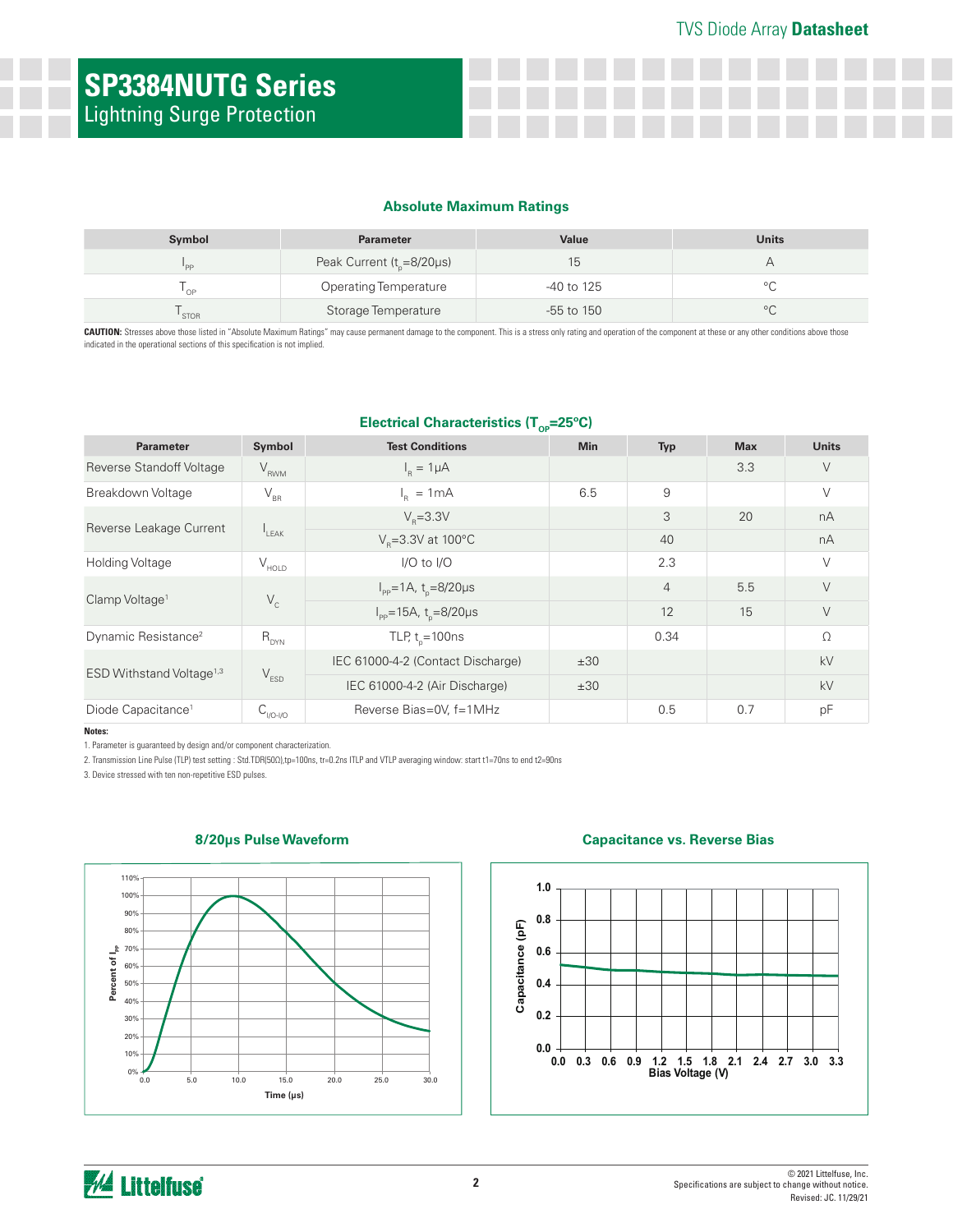### **SP3384NUTG Series** Lightning Surge Protection



#### **Positive Transmission Line Pulsing (TLP) Plot**

#### **Clamping Voltage vs. Peak Pulse Current**



**IEC 61000-4-2 +8 kV Contact ESD Clamping Voltage IEC 61000-4-2 -8 kV Contact ESD Clamping Voltage**



**Negative Transmission Line Pulsing (TLP) Plot**





*M* Littelfuse®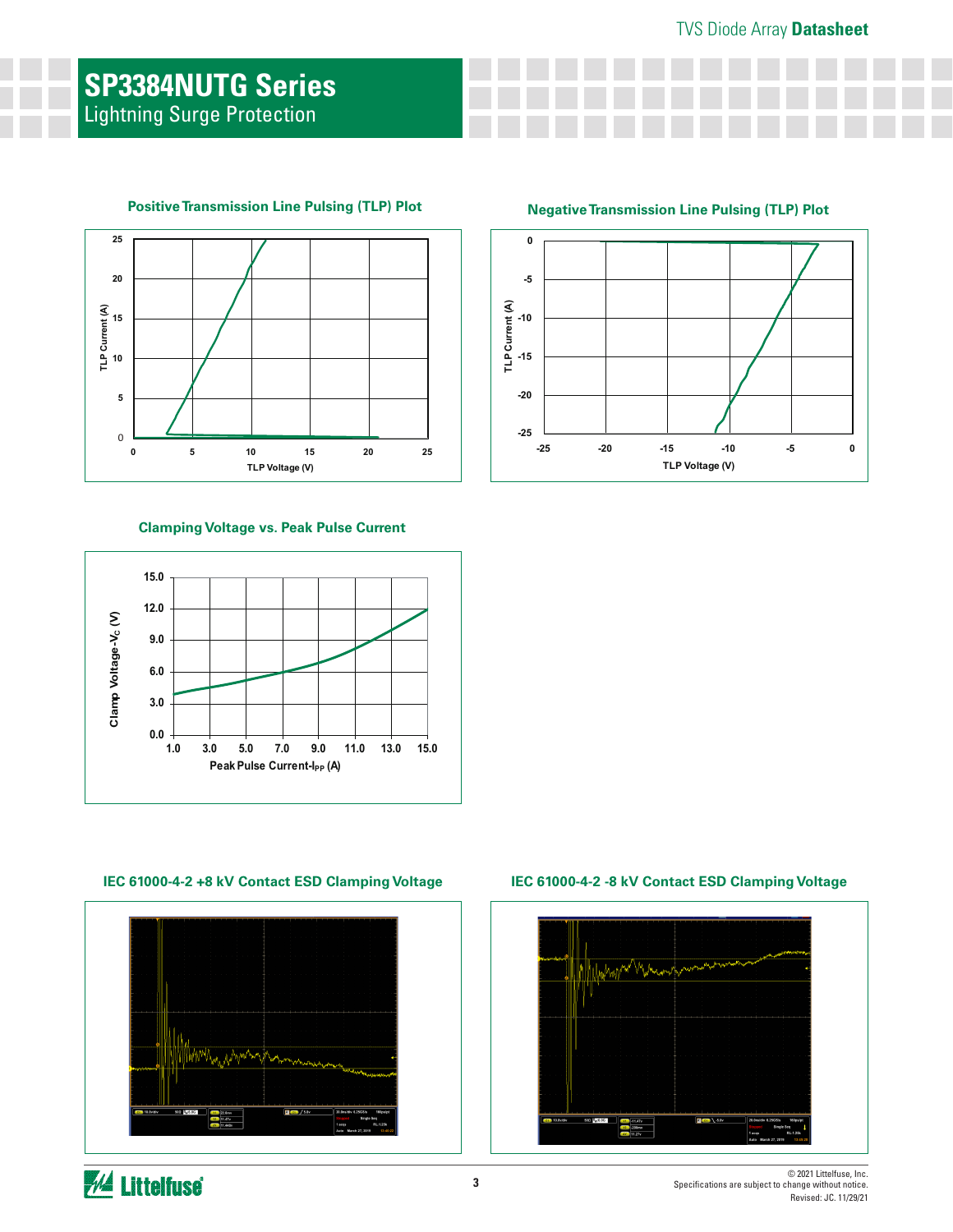### TVS Diode Array **Datasheet**

## **SP3384NUTG Series** Lightning Surge Protection

|  | <b>Soldering Parameters</b> |
|--|-----------------------------|
|  |                             |

| <b>Reflow Condition</b>                               |                                                           | Pb – Free assembly |  |  |
|-------------------------------------------------------|-----------------------------------------------------------|--------------------|--|--|
|                                                       | - Temperature Min (T <sub>s(min)</sub> )                  | $150^{\circ}$ C    |  |  |
| <b>Pre Heat</b>                                       | - Temperature Max $(T_{\text{sum}})$                      | $200^{\circ}$ C    |  |  |
|                                                       | - Time (min to max) $(t_*)$                               | $60 - 120$ secs    |  |  |
| to peak                                               | Average ramp up rate (Liquidus) Temp (T.)                 | 3°C/second max     |  |  |
|                                                       | $T_{S(max)}$ to $T_{L}$ - Ramp-up Rate                    | 3°C/second max     |  |  |
|                                                       | - Temperature (T.) (Liquidus)                             | $217^{\circ}$ C    |  |  |
| <b>Reflow</b>                                         | - Temperature (t)                                         | $60 - 150$ seconds |  |  |
| Peak Temperature (T <sub>e</sub> )                    |                                                           | $260^{+0/5}$ °C    |  |  |
| Time within 5°C of actual peak Temperature<br>$(t_n)$ |                                                           | 30 seconds         |  |  |
| <b>Ramp-down Rate</b>                                 |                                                           | 6°C/second max     |  |  |
|                                                       | Time 25 $\degree$ C to peak Temperature (T <sub>a</sub> ) | 8 minutes Max.     |  |  |
| Do not exceed                                         |                                                           | $260^{\circ}$ C    |  |  |



#### **Product Characteristics**

| <b>Lead Plating</b>  | <b>PPF</b>                                                |
|----------------------|-----------------------------------------------------------|
| Lead Material        | Copper Alloy                                              |
| Substrate Material   | Silicon                                                   |
| <b>Body Material</b> | Molded Compound                                           |
| <b>Flammability</b>  | UL Recognized compound meeting<br>flammability rating V-0 |

#### **Ordering Information**

| <b>Part Number</b> | Package             | Min. Order Oty. |
|--------------------|---------------------|-----------------|
| SP3384NUTG         | µDFN-10 (3.0x2.0mm) | 3000            |

#### **Part Marking System Part Numbering System**



First row = Part name = SP3384 Second row = Assembly code + Date Code